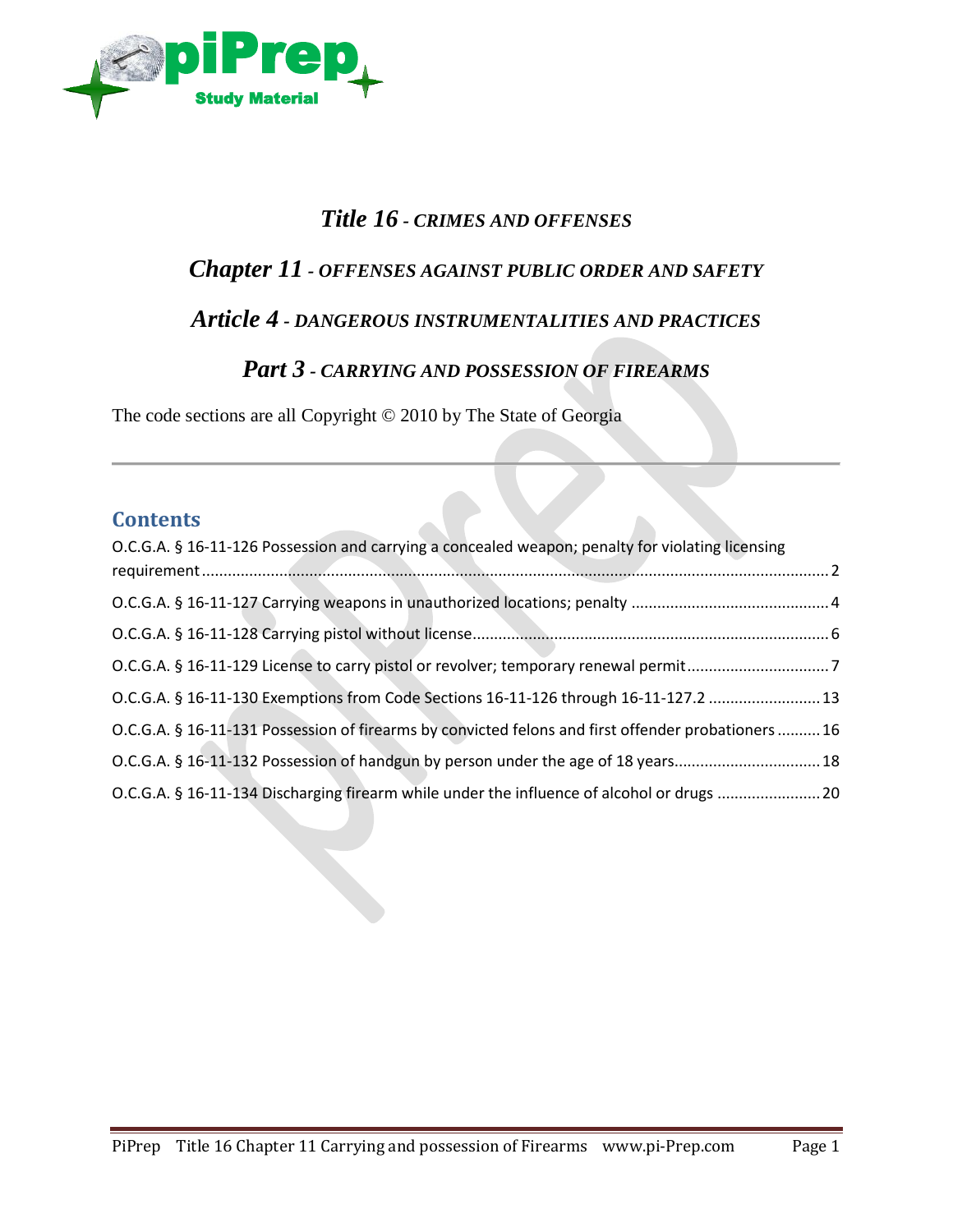

# <span id="page-1-0"></span>**O.C.G.A. § 16-11-126 Possession and carrying a concealed weapon; penalty for violating licensing requirement**

(a) Any person who is not prohibited by law from possessing a handgun or long gun may have or carry on his or her person a weapon or long gun on his or her property or inside his or her home, motor vehicle, or place of business without a valid weapons carry license.

(b) Any person who is not prohibited by law from possessing a handgun or long gun may have or carry on his or her person a long gun without a valid weapons carry license, provided that if the long gun is loaded, it shall only be carried in an open and fully exposed manner.

(c) Any person who is not prohibited by law from possessing a handgun or long gun may have or carry any handgun provided that it is enclosed in a case and unloaded.

(d) Any person who is not prohibited by law from possessing a handgun or long gun who is eligible for a weapons carry license may transport a handgun or long gun in any private passenger motor vehicle; provided, however, that private property owners or persons in legal control of property through a lease, rental agreement, licensing agreement, contract, or any other agreement to control access to such property shall have the right to forbid possession of a weapon or long gun on their property, except as provided in Code Section 16-11-135.

(e) Any person licensed to carry a handgun or weapon in any other state whose laws recognize and give effect to a license issued pursuant to this part shall be authorized to carry a weapon in this state, but only while the licensee is not a resident of this state; provided, however, that such licensee shall carry the weapon in compliance with the laws of this state.

(f) Any person with a valid hunting or fishing license on his or her person, or any person not required by law to have a hunting or fishing license, who is engaged in legal hunting, fishing, or sport shooting when the person has the permission of the owner of the land on which the activities are being conducted may have or carry on his or her person a handgun or long gun without a valid weapons carry license while hunting, fishing, or engaging in sport shooting.

(g) Notwithstanding Code Sections 12-3-10, 27-3-1.1, 27-3-6, and 16-12-122 through 16-12-127, any person with a valid weapons carry license may carry a weapon in all parks, historic sites, or recreational areas, as such term is defined in Code Section 12-3-10, including all publicly owned buildings located in such parks, historic sites, and recreational areas, in wildlife management areas, and on public transportation; provided, however, that a person shall not carry a handgun into a place where it is prohibited by federal law.

(h) (1) No person shall carry a weapon without a valid weapons carry license unless he or she meets one of the exceptions to having such license as provided in subsections (a) through (g) of this Code section.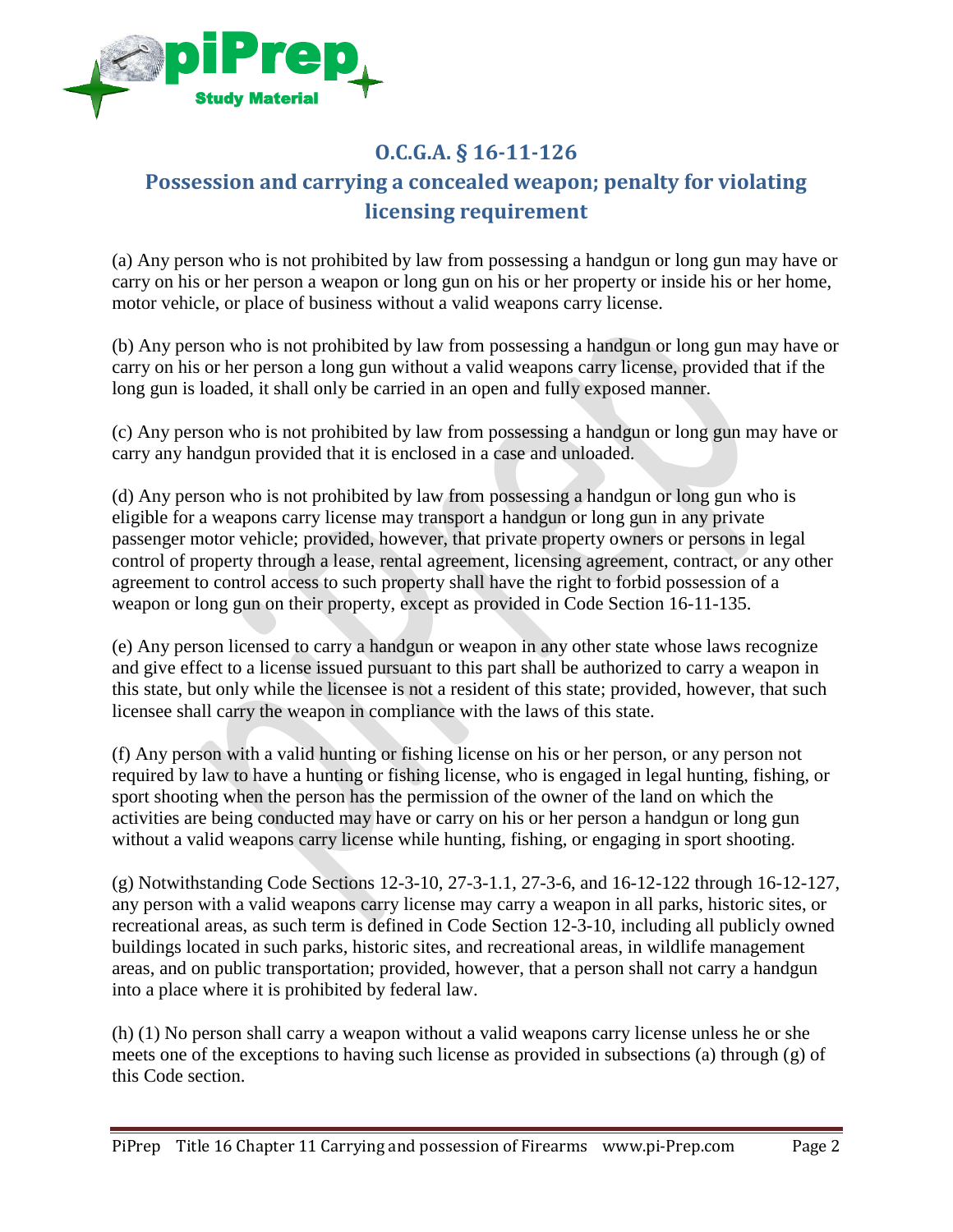

 (2) A person commits the offense of carrying a weapon without a license when he or she violates the provisions of paragraph (1) of this subsection.

(i) Upon conviction of the offense of carrying a weapon without a valid weapons carry license, a person shall be punished as follows:

(1) For the first offense, he or she shall be guilty of a misdemeanor; and

 (2) For the second offense within five years, as measured from the dates of previous arrests for which convictions were obtained to the date of the current arrest for which a conviction is obtained, and for any subsequent offense, he or she shall be guilty of a felony and, upon conviction thereof, shall be imprisoned for not less than two years and not more than five years.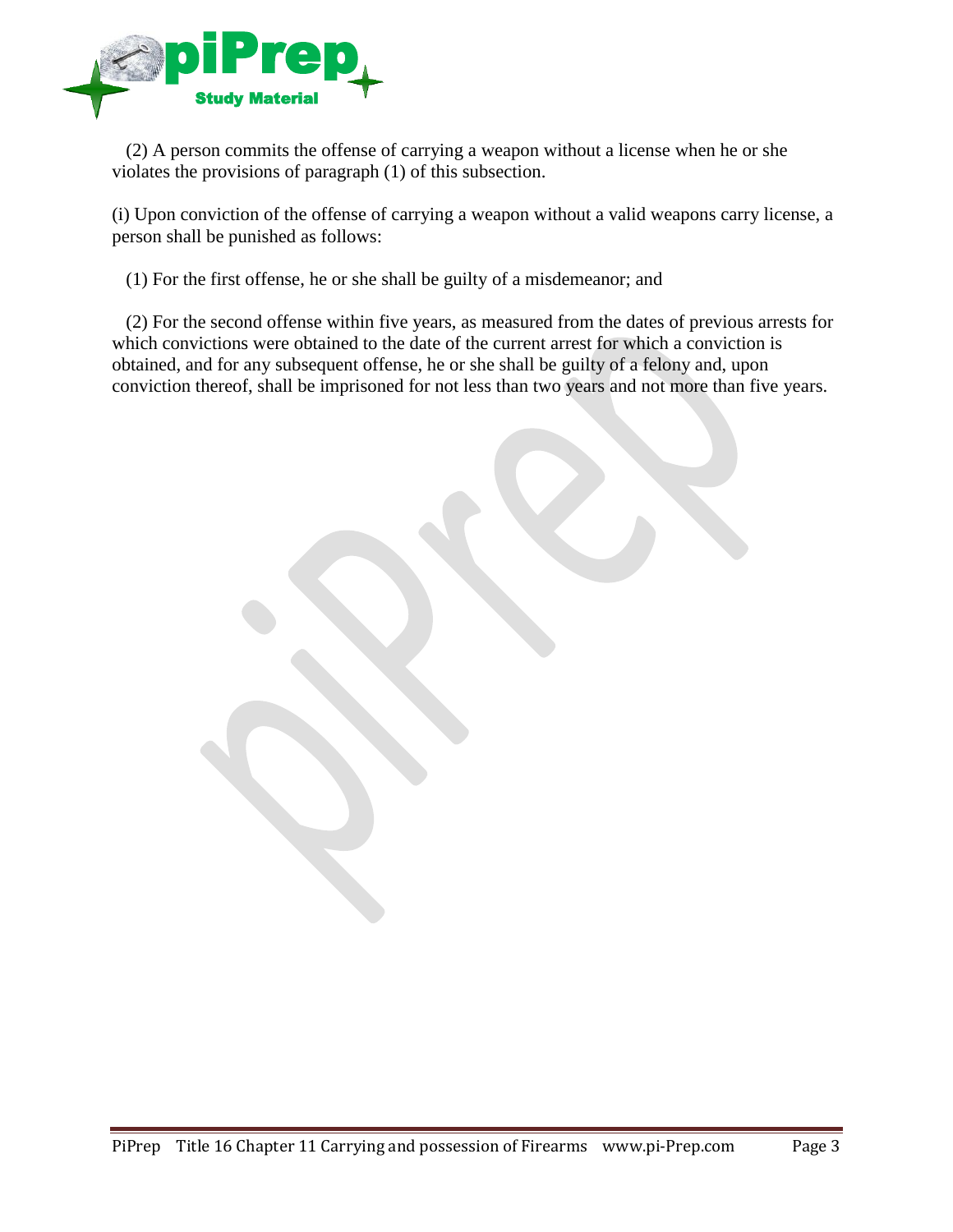

#### **O.C.G.A. § 16-11-127 Carrying weapons in unauthorized locations; penalty**

<span id="page-3-0"></span>(a) As used in this Code section, the term:

 (1) "Bar" means an establishment that is devoted to the serving of alcoholic beverages for consumption by guests on the premises and in which the serving of food is only incidental to the consumption of those beverages, including, but not limited to, taverns, nightclubs, cocktail lounges, and cabarets.

 (2) "Courthouse" means a building occupied by judicial courts and containing rooms in which judicial proceedings are held.

(3) "Government building" means:

(A) The building in which a government entity is housed;

 (B) The building where a government entity meets in its official capacity; provided, however, that if such building is not a publicly owned building, such building shall be considered a government building for the purposes of this Code section only during the time such government entity is meeting at such building; or

 (C) The portion of any building that is not a publicly owned building that is occupied by a government entity.

 (4) "Government entity" means an office, agency, authority, department, commission, board, body, division, instrumentality, or institution of the state or any county, municipal corporation, consolidated government, or local board of education within this state.

 (5) "Parking facility" means real property owned or leased by a government entity, courthouse, jail, prison, place of worship, or bar that has been designated by such government entity, courthouse, jail, prison, place of worship, or bar for the parking of motor vehicles at a government building or at such courthouse, jail, prison, place of worship, or bar.

(b) A person shall be guilty of carrying a weapon or long gun in an unauthorized location and punished as for a misdemeanor when he or she carries a weapon or long gun while:

(1) In a government building;

(2) In a courthouse;

- (3) In a jail or prison;
- (4) In a place of worship;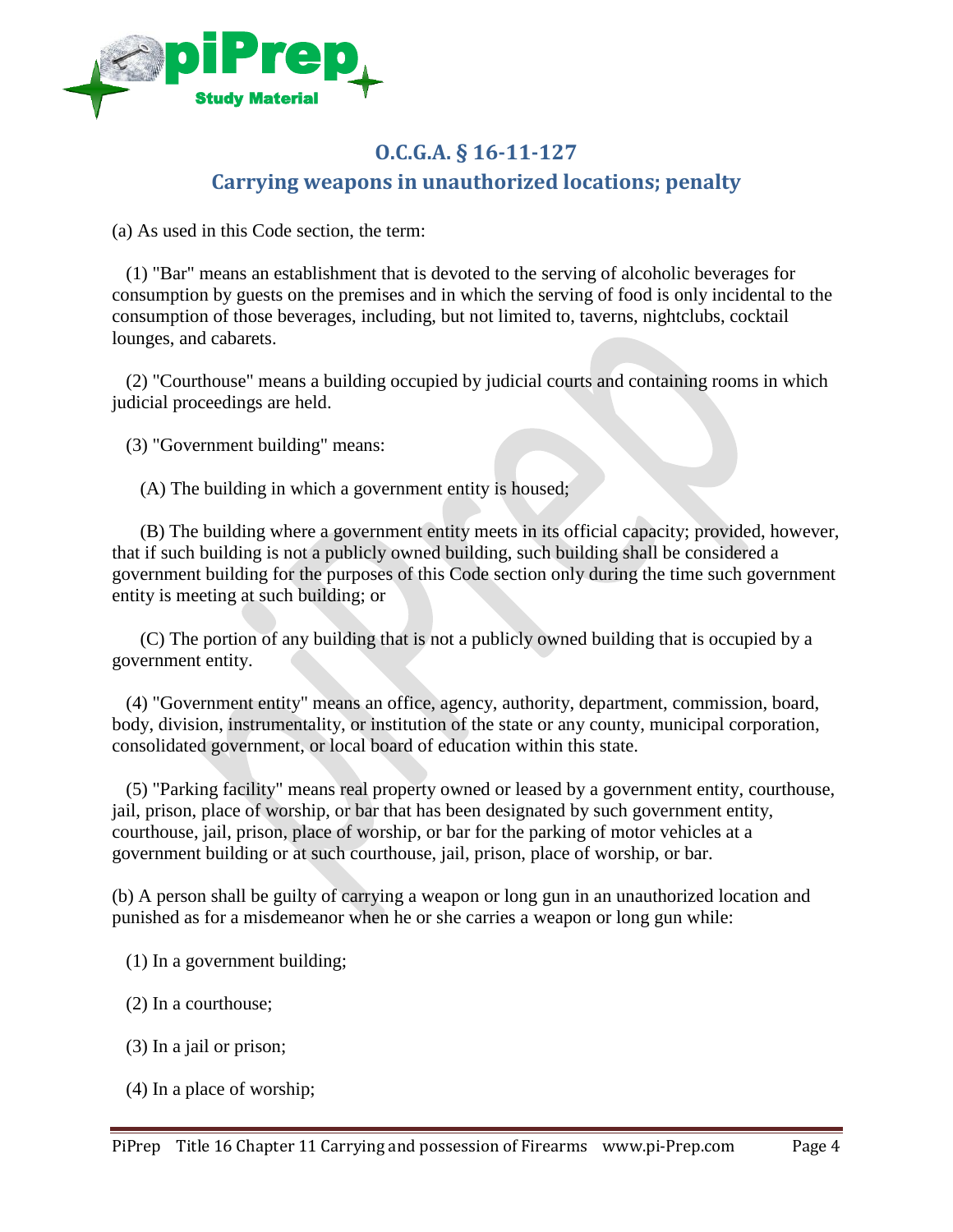

 (5) In a state mental health facility as defined in Code Section 37-1-1 which admits individuals on an involuntary basis for treatment of mental illness, developmental disability, or addictive disease; provided, however, that carrying a weapon or long gun in such location in a manner in compliance with paragraph (3) of subsection (d) of this Code section shall not constitute a violation of this subsection;

 (6) In a bar, unless the owner of the bar permits the carrying of weapons or long guns by license holders;

 (7) On the premises of a nuclear power facility, except as provided in Code Section 16-11- 127.2, and the punishment provisions of Code Section 16-11-127.2 shall supersede the punishment provisions of this Code section; or

 (8) Within 150 feet of any polling place, except as provided in subsection (i) of Code Section 21-2-413.

(c) Except as provided in Code Section 16-11-127.1, a license holder or person recognized under subsection (e) of Code Section 16-11-126 shall be authorized to carry a weapon as provided in Code Section 16-11-135 and in every location in this state not listed in subsection (b) of this Code section; provided, however, that private property owners or persons in legal control of property through a lease, rental agreement, licensing agreement, contract, or any other agreement to control access to such property shall have the right to forbid possession of a weapon or long gun on their property, except as provided in Code Section 16-11-135. A violation of subsection (b) of this Code section shall not create or give rise to a civil action for damages.

(d) Subsection (b) of this Code section shall not apply:

 (1) To the use of weapons or long guns as exhibits in a legal proceeding, provided such weapons or long guns are secured and handled as directed by the personnel providing courtroom security or the judge hearing the case;

 (2) To a license holder who approaches security or management personnel upon arrival at a location described in subsection (b) of this Code section and notifies such security or management personnel of the presence of the weapon or long gun and explicitly follows the security or management personnel's direction for removing, securing, storing, or temporarily surrendering such weapon or long gun; and

 (3) To a weapon or long gun possessed by a license holder which is under the possessor's control in a motor vehicle or is in a locked compartment of a motor vehicle or one which is in a locked container in or a locked firearms rack which is on a motor vehicle and such vehicle is parked in a parking facility.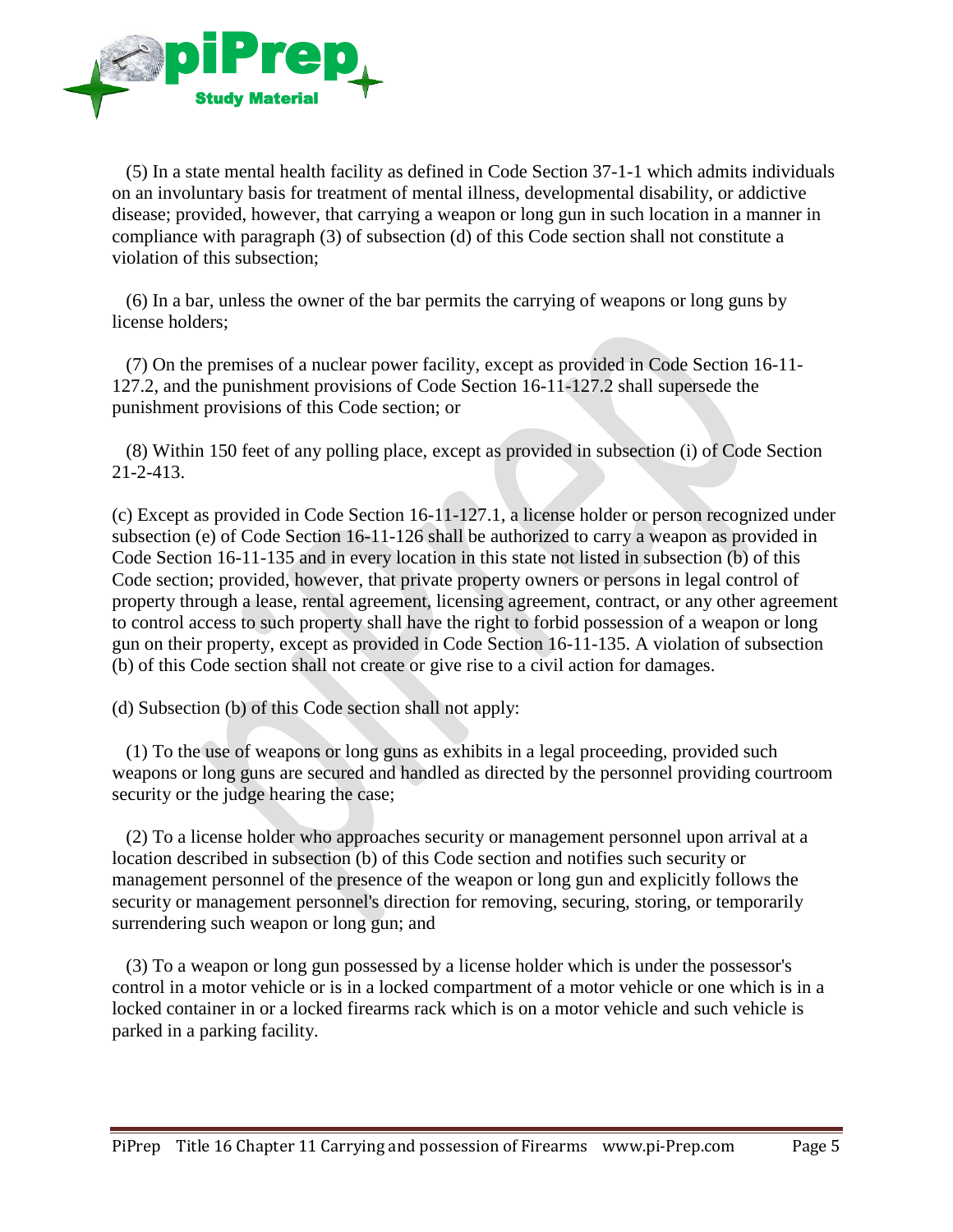

# **O.C.G.A. § 16-11-128 Carrying pistol without license**

<span id="page-5-0"></span>Reserved.

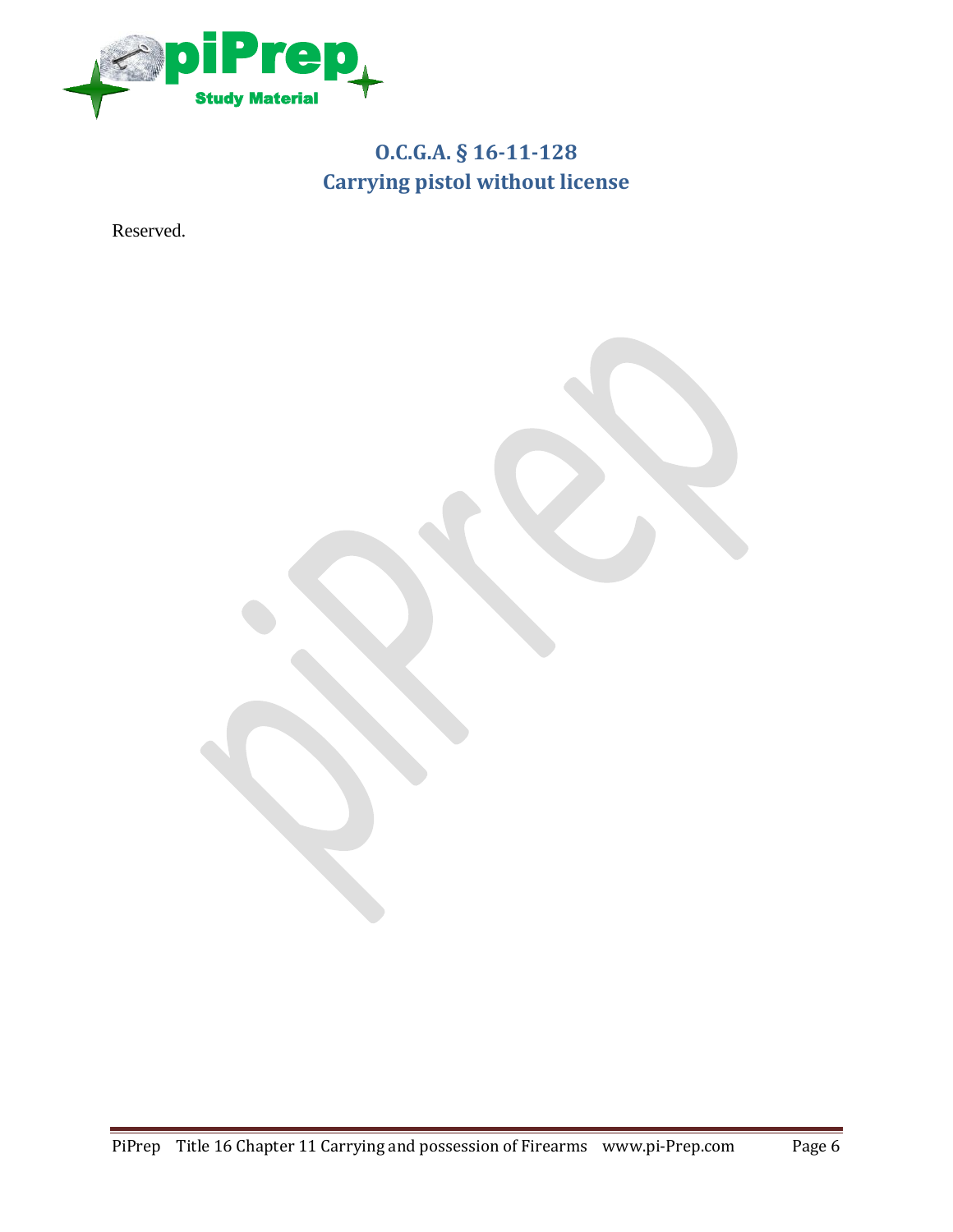

## <span id="page-6-0"></span>**O.C.G.A. § 16-11-129 License to carry pistol or revolver; temporary renewal permit**

(a) *Application for weapons carry license or renewal license; term.* The judge of the probate court of each county may, on application under oath and on payment of a fee of \$30.00, issue a weapons carry license or renewal license valid for a period of five years to any person whose domicile is in that county or who is on active duty with the United States armed forces and who is not a domiciliary of this state but who either resides in that county or on a military reservation located in whole or in part in that county at the time of such application. Such license or renewal license shall authorize that person to carry any weapon in any county of this state notwithstanding any change in that person's county of residence or state of domicile. Applicants shall submit the application for a weapons carry license or renewal license to the judge of the probate court on forms prescribed and furnished free of charge to persons wishing to apply for the license or renewal license. An applicant who is not a United States citizen shall provide sufficient personal identifying data, including without limitation his or her place of birth and United States issued alien or admission number, as the Georgia Bureau of Investigation may prescribe by rule or regulation. An applicant who is in nonimmigrant status shall provide proof of his or her qualifications for an exception to the federal firearm prohibition pursuant to 18 U.S.C. Section 922(y). Forms shall be designed to elicit information from the applicant pertinent to his or her eligibility under this Code section, including citizenship, but shall not require data which is nonpertinent or irrelevant such as serial numbers or other identification capable of being used as a de facto registration of firearms owned by the applicant. The Department of Public Safety shall furnish application forms and license forms required by this Code section. The forms shall be furnished to each judge of each probate court within the state at no cost.

- (b) *Licensing exceptions.*
	- (1) As used in this subsection, the term:

 (A) "Controlled substance" means any drug, substance, or immediate precursor included in the definition of controlled substances in paragraph (4) of Code Section 16-13-21.

 (B) "Convicted" means a plea of guilty or a finding of guilt by a court of competent jurisdiction or the acceptance of a plea of nolo contendere, irrespective of the pendency or availability of an appeal or an application for collateral relief.

(C) "Dangerous drug" means any drug defined as such in Code Section 16-13-71.

(2) No weapons carry license shall be issued to:

(A) Any person under 21 years of age;

 (B) Any person who has been convicted of a felony by a court of this state or any other state; by a court of the United States including its territories, possessions, and dominions; or by a court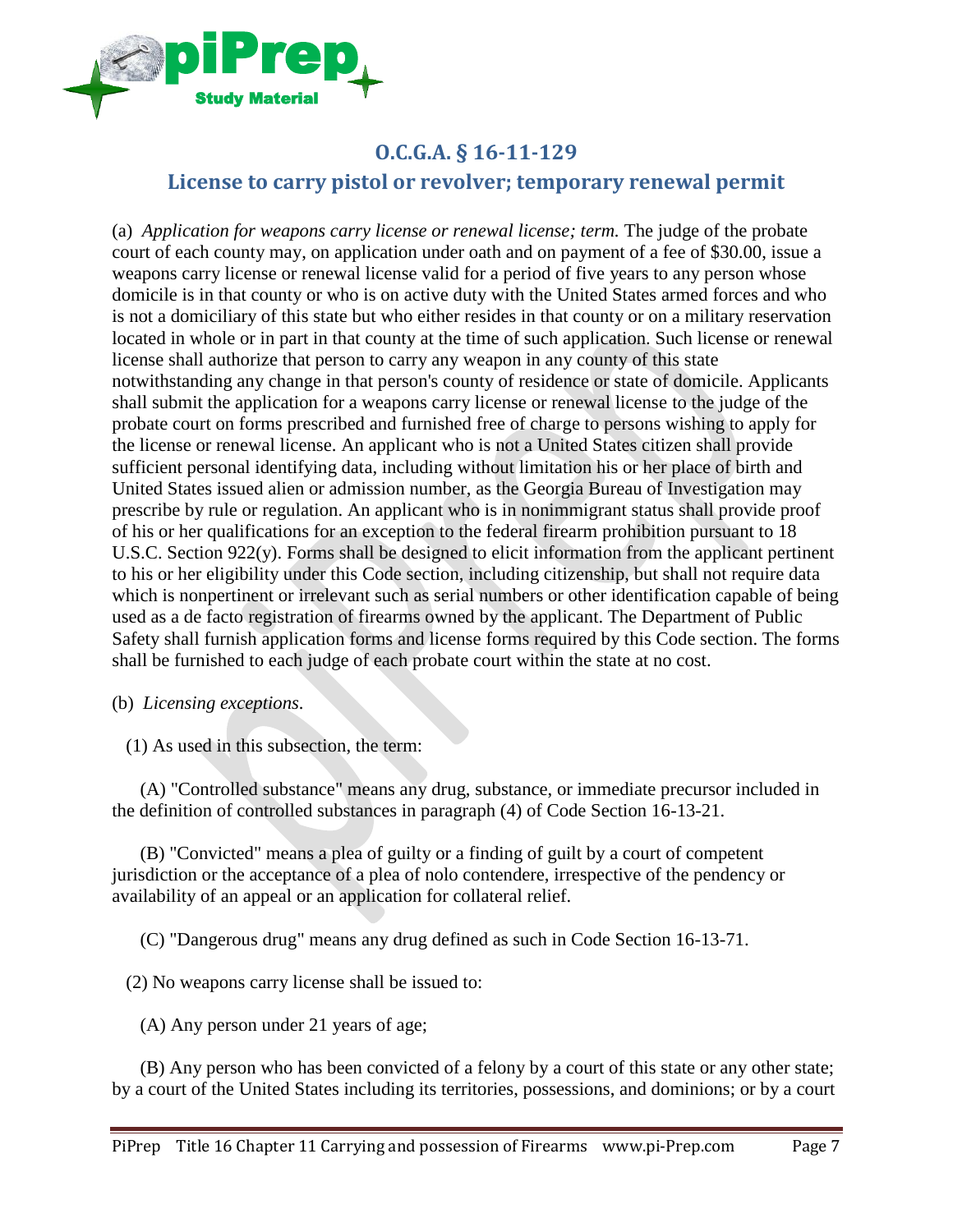

of any foreign nation and has not been pardoned for such felony by the President of the United States, the State Board of Pardons and Paroles, or the person or agency empowered to grant pardons under the constitution or laws of such state or nation;

(C) Any person against whom proceedings are pending for any felony;

(D) Any person who is a fugitive from justice;

 (E) Any person who is prohibited from possessing or shipping a firearm in interstate commerce pursuant to subsections (g) and (n) of 18 U.S.C. Section 922;

 (F) Any person who has been convicted of an offense arising out of the unlawful manufacture or distribution of a controlled substance or other dangerous drug;

 (G) Any person who has had his or her weapons carry license revoked pursuant to subsection (e) of this Code section;

(H) Any person who has been convicted of any of the following:

(i) Pointing a gun or a pistol at another in violation of Code Section 16-11-102;

 (ii) Carrying a weapon without a weapons carry license in violation of Code Section 16-11- 126; or

 (iii) Carrying a weapon or long gun in an unauthorized location in violation of Code Section 16-11-127

and has not been free of all restraint or supervision in connection therewith and free of any other conviction for at least five years immediately preceding the date of the application;

 (I) Any person who has been convicted of any misdemeanor involving the use or possession of a controlled substance and has not been free of all restraint or supervision in connection therewith or free of:

 (i) A second conviction of any misdemeanor involving the use or possession of a controlled substance; or

(ii) Any conviction under subparagraphs (E) through (G) of this paragraph

for at least five years immediately preceding the date of the application; or

 (J) Any person who has been hospitalized as an inpatient in any mental hospital or alcohol or drug treatment center within the five years immediately preceding the application. The judge of the probate court may require any applicant to sign a waiver authorizing any mental hospital or treatment center to inform the judge whether or not the applicant has been an inpatient in any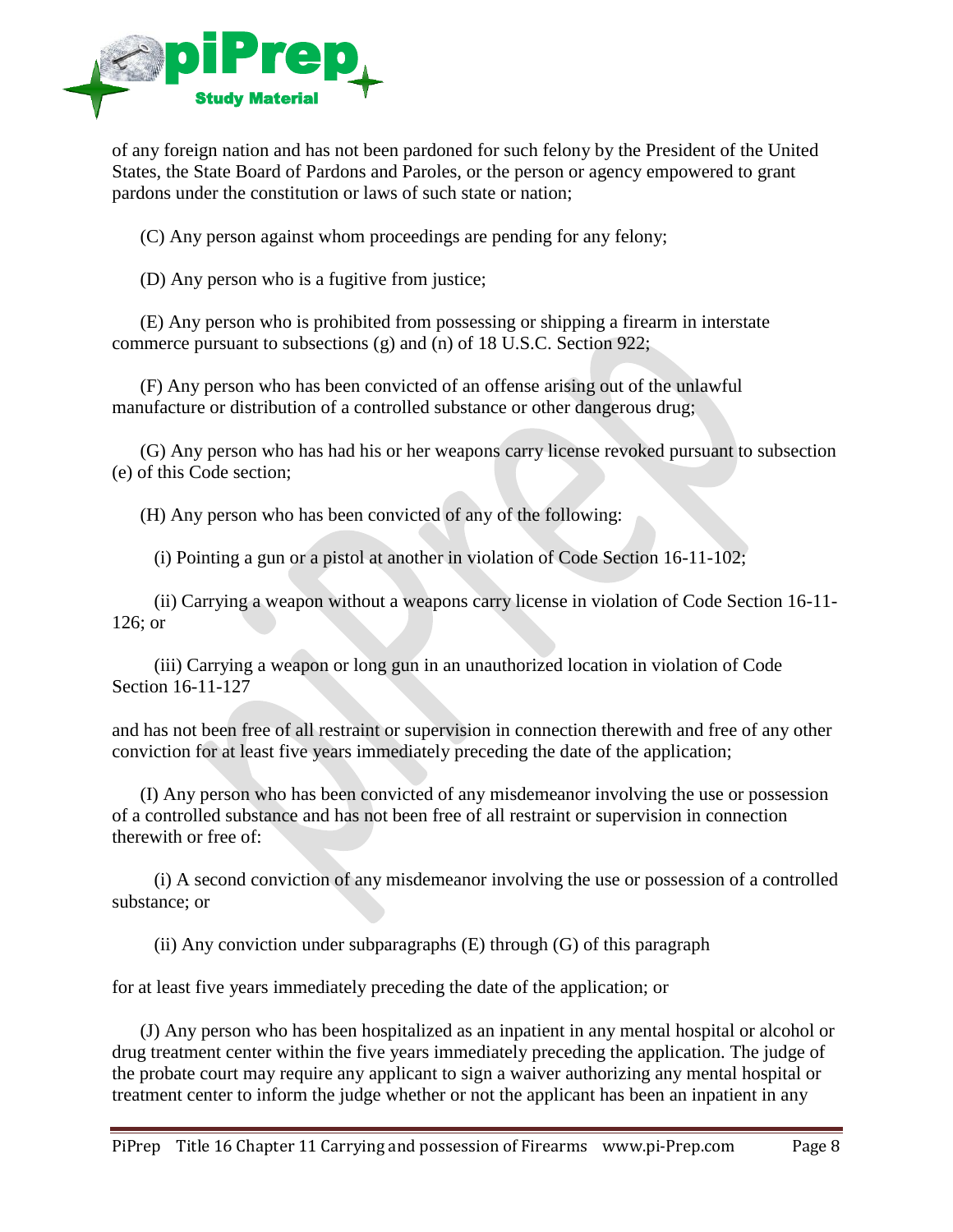

such facility in the last five years and authorizing the superintendent of such facility to make to the judge a recommendation regarding whether the applicant is a threat to the safety of others and whether a license to carry a weapon should be issued. When such a waiver is required by the judge, the applicant shall pay a fee of \$3.00 for reimbursement of the cost of making such a report by the mental health hospital, alcohol or drug treatment center, or the Department of Behavioral Health and Developmental Disabilities, which the judge shall remit to the hospital, center, or department. The judge shall keep any such hospitalization or treatment information confidential. It shall be at the discretion of the judge, considering the circumstances surrounding the hospitalization and the recommendation of the superintendent of the hospital or treatment center where the individual was a patient, to issue the weapons carry license or renewal license.

 (3) If first offender treatment without adjudication of guilt for a conviction contained in subparagraph (F) or (I) of paragraph (2) of this subsection was entered and such sentence was successfully completed and such person has not had any other conviction since the completion of such sentence and for at least five years immediately preceding the date of the application, he or she shall be eligible for a weapons carry license provided that no other license exception applies.

#### (c) *Fingerprinting.*

Following completion of the application for a weapons carry license or the renewal of a license, the judge of the probate court shall require the applicant to proceed to an appropriate law enforcement agency in the county with the completed application. The appropriate local law enforcement agency in each county shall then capture the fingerprints of the applicant for a weapons carry license or renewal license and place the name of the applicant on the blank license form. The appropriate local law enforcement agency shall place the fingerprint on a blank license form which has been furnished to the law enforcement agency by the judge of the probate court if a fingerprint is required to be furnished by subsection (f) of this Code section. The law enforcement agency shall be entitled to a fee of \$5.00 from the applicant for its services in connection with the application.

#### (d) *Investigation of applicant; issuance of weapons carry license; renewal.*

 (1) For both weapons carry license applications and requests for license renewals, the judge of the probate court shall within five days following the receipt of the application or request direct the law enforcement agency to request a fingerprint based criminal history records check from the Georgia Crime Information Center and Federal Bureau of Investigation for purposes of determining the suitability of the applicant and return an appropriate report to the judge of the probate court. Fingerprints shall be in such form and of such quality as prescribed by the Georgia Crime Information Center and under standards adopted by the Federal Bureau of Investigation. The Georgia Bureau of Investigation may charge such fee as is necessary to cover the cost of the records search.

 (2) For both weapons carry license applications and requests for license renewals, the judge of the probate court shall within five days following the receipt of the application or request also direct the law enforcement agency to conduct a background check using the Federal Bureau of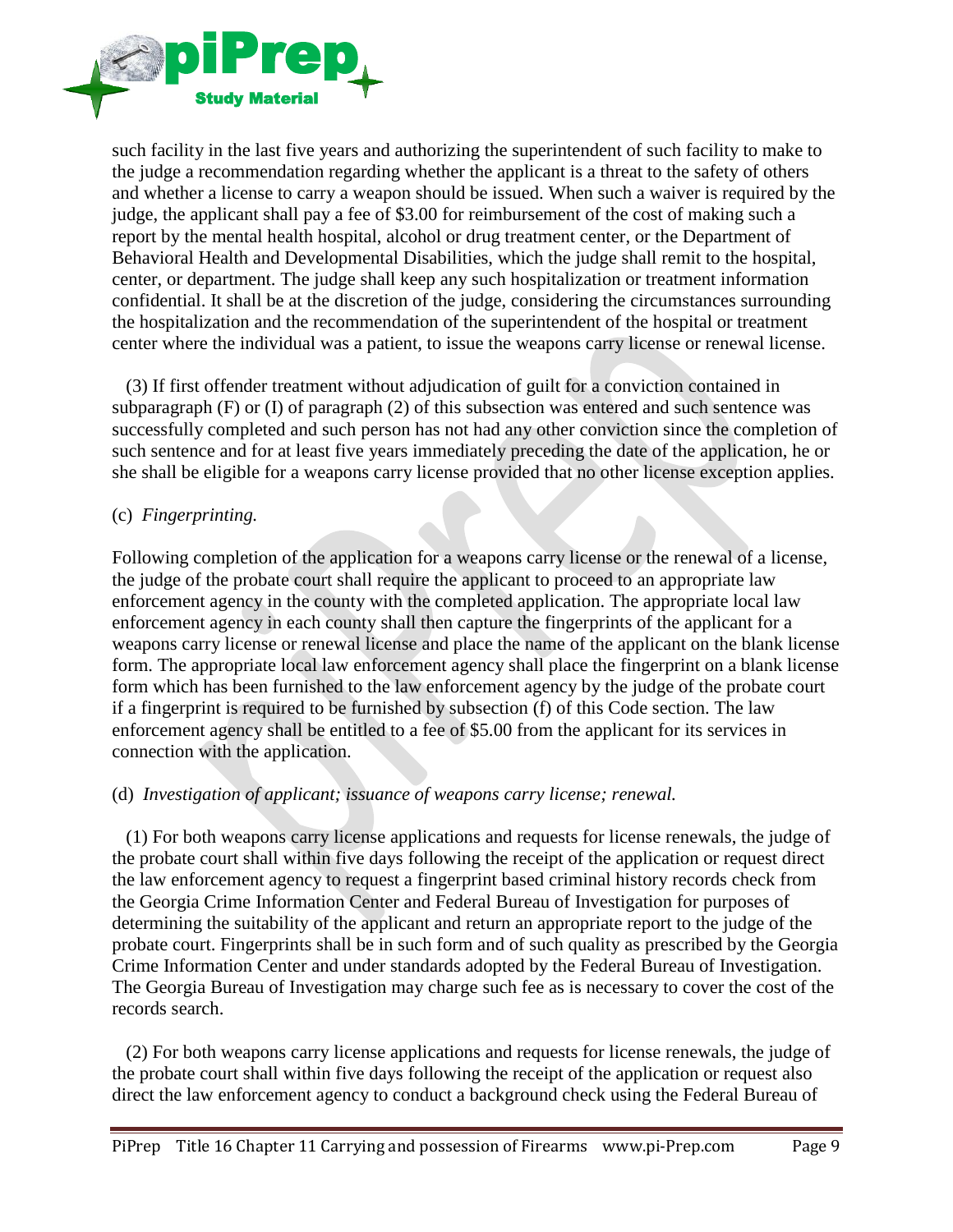

Investigation's National Instant Criminal Background Check System and return an appropriate report to the probate judge.

 (3) When a person who is not a United States citizen applies for a weapons carry license or renewal of a license under this Code section, the judge of the probate court shall direct the law enforcement agency to conduct a search of the records maintained by the United States Bureau of Immigration and Customs Enforcement and return an appropriate report to the probate judge. As a condition to the issuance of a license or the renewal of a license, an applicant who is in nonimmigrant status shall provide proof of his or her qualifications for an exception to the federal firearm prohibition pursuant to 18 U.S.C. Section 922(y).

 (4) The law enforcement agency shall report to the judge of the probate court within 30 days, by telephone and in writing, of any findings relating to the applicant which may bear on his or her eligibility for a weapons carry license or renewal license under the terms of this Code section. When no derogatory information is found on the applicant bearing on his or her eligibility to obtain a license or renewal license, a report shall not be required. The law enforcement agency shall return the application and the blank license form with the fingerprint thereon directly to the judge of the probate court within such time period. Not later than ten days after the judge of the probate court receives the report from the law enforcement agency concerning the suitability of the applicant for a license, the judge of the probate court shall issue such applicant a license or renewal license to carry any weapon unless facts establishing ineligibility have been reported or unless the judge determines such applicant has not met all the qualifications, is not of good moral character, or has failed to comply with any of the requirements contained in this Code section. The judge of the probate court shall date stamp the report from the law enforcement agency to show the date on which the report was received by the judge of the probate court.

(e) *Revocation, loss, or damage to license.* If, at any time during the period for which the weapons carry license was issued, the judge of the probate court of the county in which the license was issued shall learn or have brought to his or her attention in any manner any reasonable ground to believe the licensee is not eligible to retain the license, the judge may, after notice and hearing, revoke the license of the person upon a finding that such person is not eligible for a weapons carry license pursuant to subsection (b) of this Code section or an adjudication of falsification of application, mental incompetency, or chronic alcohol or narcotic usage. It shall be unlawful for any person to possess a license which has been revoked, and any person found in possession of any such revoked license, except in the performance of his or her official duties, shall be guilty of a misdemeanor. It shall be required that any license holder under this Code section have in his or her possession his or her valid license whenever he or she is carrying a weapon under the authority granted by this Code section, and his or her failure to do so shall be prima-facie evidence of a violation of Code Section 16-11-126. Loss of any license issued in accordance with this Code section or damage to the license in any manner which shall render it illegible shall be reported to the judge of the probate court of the county in which it was issued within 48 hours of the time the loss or damage becomes known to the license holder. The judge of the probate court shall thereupon issue a replacement for and shall take custody of and destroy a damaged license; and in any case in which a license has been lost, he or she shall issue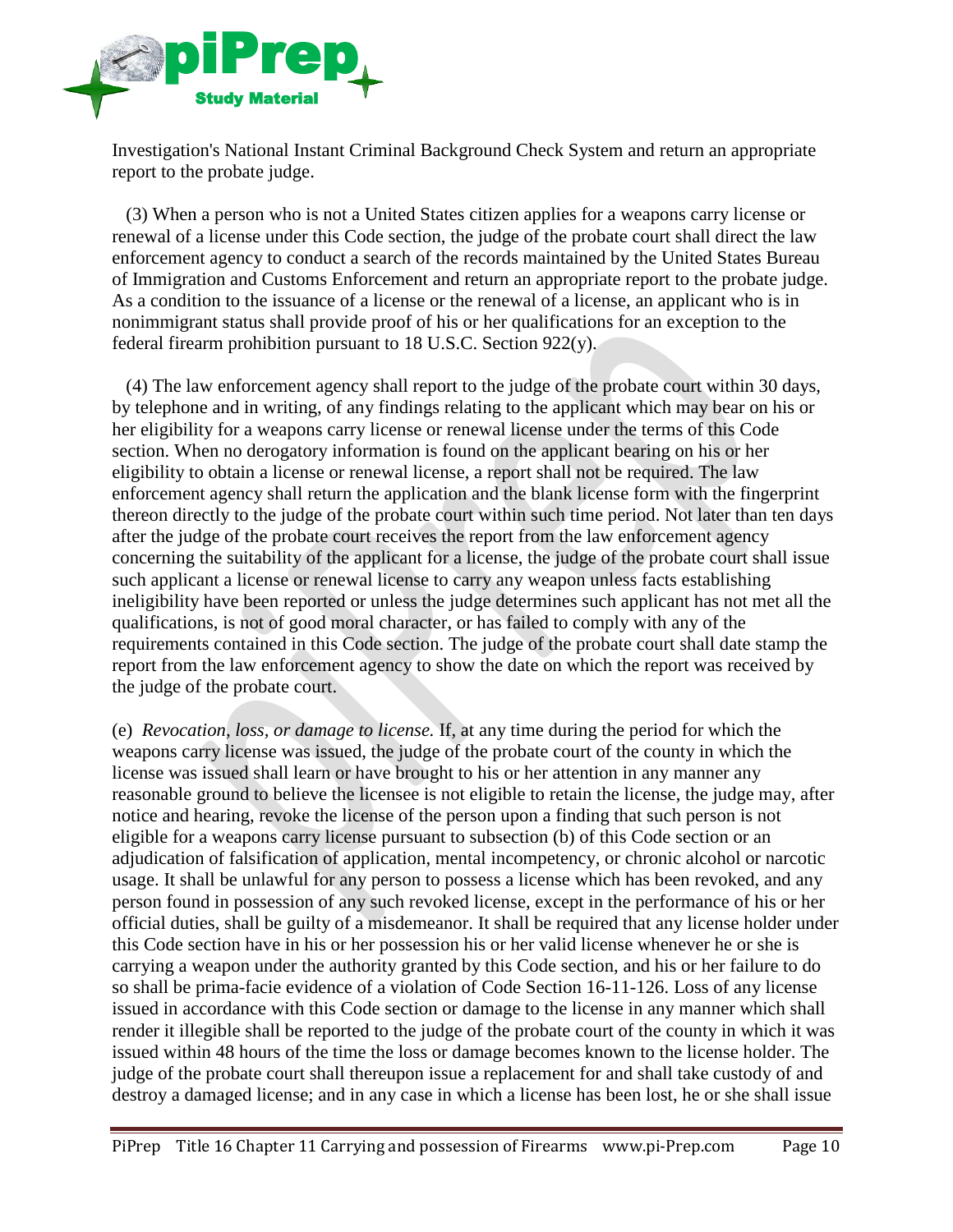

a cancellation order and notify by telephone and in writing each of the law enforcement agencies whose records were checked before issuance of the original license. The judge shall charge the fee specified in subsection (k) of Code Section 15-9-60 for such services.

(f) (1) *Weapons carry license specifications.* Weapons carry licenses issued as prescribed in this Code section shall be printed on durable but lightweight card stock, and the completed card shall be laminated in plastic to improve its wearing qualities and to inhibit alterations. Measurements shall be 3 1/4 inches long and 2 1/4 inches wide. Each shall be serially numbered within the county of issuance and shall bear the full name, residential address, birth date, weight, height, color of eyes, and sex of the licensee. The license shall show the date of issuance, the expiration date, and the probate court in which issued and shall be signed by the licensee and bear the signature or facsimile thereof of the judge. The seal of the court shall be placed on the face before the license is laminated. Licenses issued on and before December 31, 2011, shall bear a clear print of the licensee's right index finger; however, if the right index fingerprint cannot be secured for any reason, the print of another finger may be used but such print shall be marked to identify the finger from which the print is taken.

 (2) (A) On and after January 1, 2012, newly issued or renewal weapons carry licenses shall incorporate overt and covert security features which shall be blended with the personal data printed on the license to form a significant barrier to imitation, replication, and duplication. There shall be a minimum of three different ultraviolet colors used to enhance the security of the license incorporating variable data, color shifting characteristics, and front edge only perimeter visibility. The weapons carry license shall have a color photograph viewable under ambient light on both the front and back of the license. The license shall incorporate custom optical variable devices featuring the great seal of the State of Georgia as well as matching demetalized optical variable devices viewable under ambient light from the front and back of the license incorporating microtext and unique alphanumeric serialization specific to the license holder. The license shall be of similar material, size, and thickness of a credit card and have a holographic laminate to secure and protect the license for the duration of the license period.

 (B) Using the physical characteristics of the license set forth in subparagraph (A) of this paragraph, The Council of Probate Court Judges of Georgia shall create specifications for the probate courts so that all weapons carry licenses in this state shall be uniform and so that probate courts can petition the Department of Administrative Services to purchase the equipment and supplies necessary for producing such licenses. The department shall follow the competitive bidding procedure set forth in Code Section 50-5-102.

(g) *Alteration or counterfeiting of license; penalty.* A person who deliberately alters or counterfeits a weapons carry license or who possesses an altered or counterfeit weapons carry license with the intent to misrepresent any information contained in such license shall be guilty of a felony and, upon conviction thereof, shall be punished by imprisonment for a period of not less than one nor more than five years.

(h) *Licenses for former law enforcement officers.* Except as otherwise provided in Code Section 16-11-130, any person who has served as a law enforcement officer for at least ten of the 12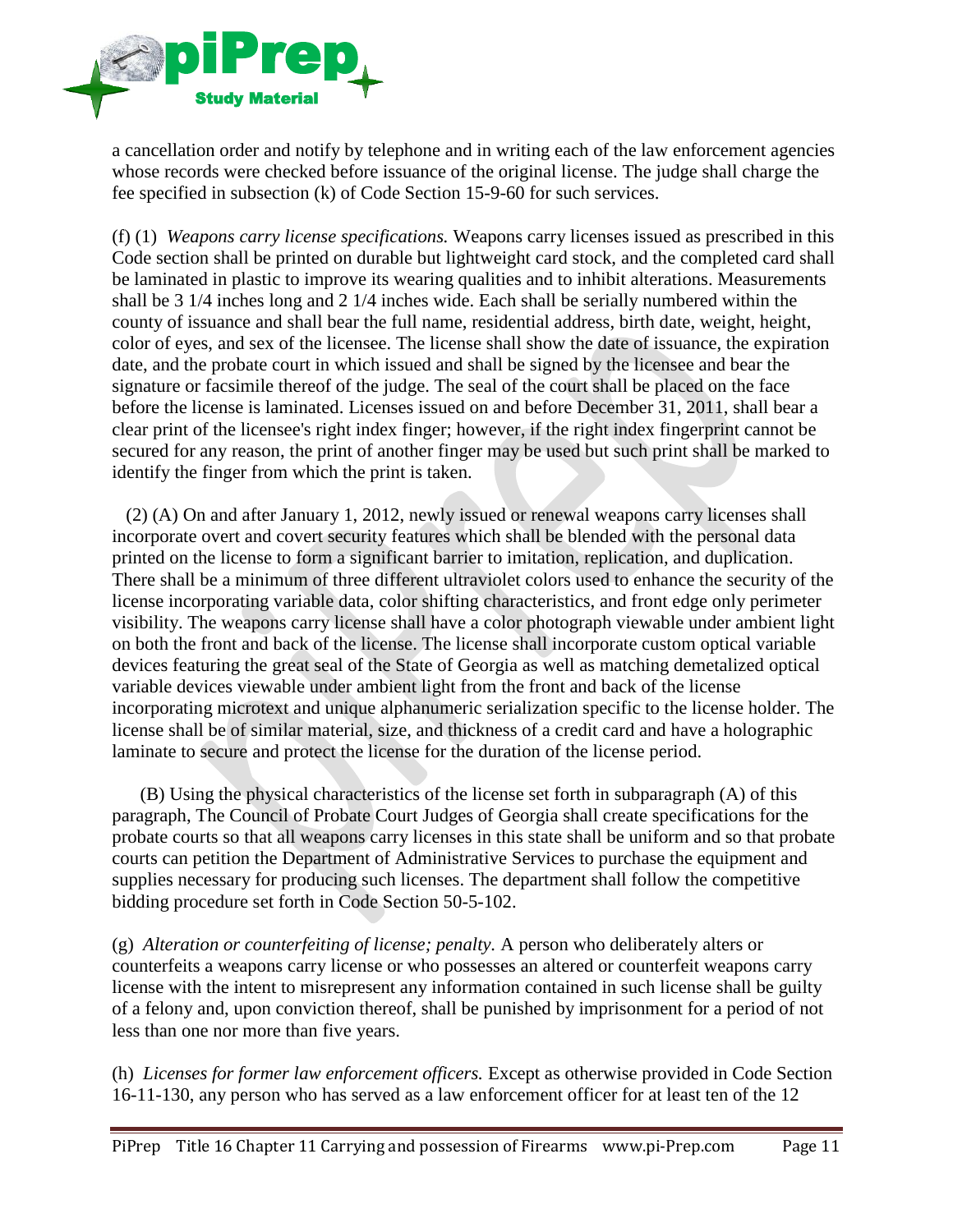

years immediately preceding the retirement of such person as a law enforcement officer shall be entitled to be issued a weapons carry license as provided for in this Code section without the payment of any of the fees provided for in this Code section. Such person shall comply with all the other provisions of this Code section relative to the issuance of such licenses. As used in this subsection, the term "law enforcement officer" means any peace officer who is employed by the United States government or by the State of Georgia or any political subdivision thereof and who is required by the terms of his or her employment, whether by election or appointment, to give his or her full time to the preservation of public order or the protection of life and property or the prevention of crime. Such term shall include conservation rangers.

#### (i) *Temporary renewal licenses.*

 (1) Any person who holds a weapons carry license under this Code section may, at the time he or she applies for a renewal of the license, also apply for a temporary renewal license if less than 90 days remain before expiration of the license he or she then holds or if the previous license has expired within the last 30 days.

 (2) Unless the judge of the probate court knows or is made aware of any fact which would make the applicant ineligible for a five-year renewal license, the judge shall at the time of application issue a temporary renewal license to the applicant.

 (3) Such a temporary renewal license shall be in the form of a paper receipt indicating the date on which the court received the renewal application and shall show the name, address, sex, age, and race of the applicant and that the temporary renewal license expires 90 days from the date of issue.

 (4) During its period of validity the temporary renewal permit, if carried on or about the holder's person together with the holder's previous license, shall be valid in the same manner and for the same purposes as a five-year license.

 (5) A \$1.00 fee shall be charged by the probate court for issuance of a temporary renewal license.

(6) A temporary renewal license may be revoked in the same manner as a five-year license.

(j) When an eligible applicant fails to receive a license, temporary permit, or renewal license within the time period required by this Code section and the application or request has been properly filed, the applicant may bring an action in mandamus or other legal proceeding in order to obtain a license, temporary license, or renewal license. If such applicant is the prevailing party, he or she shall be entitled to recover his or her costs in such action, including reasonable attorney's fees.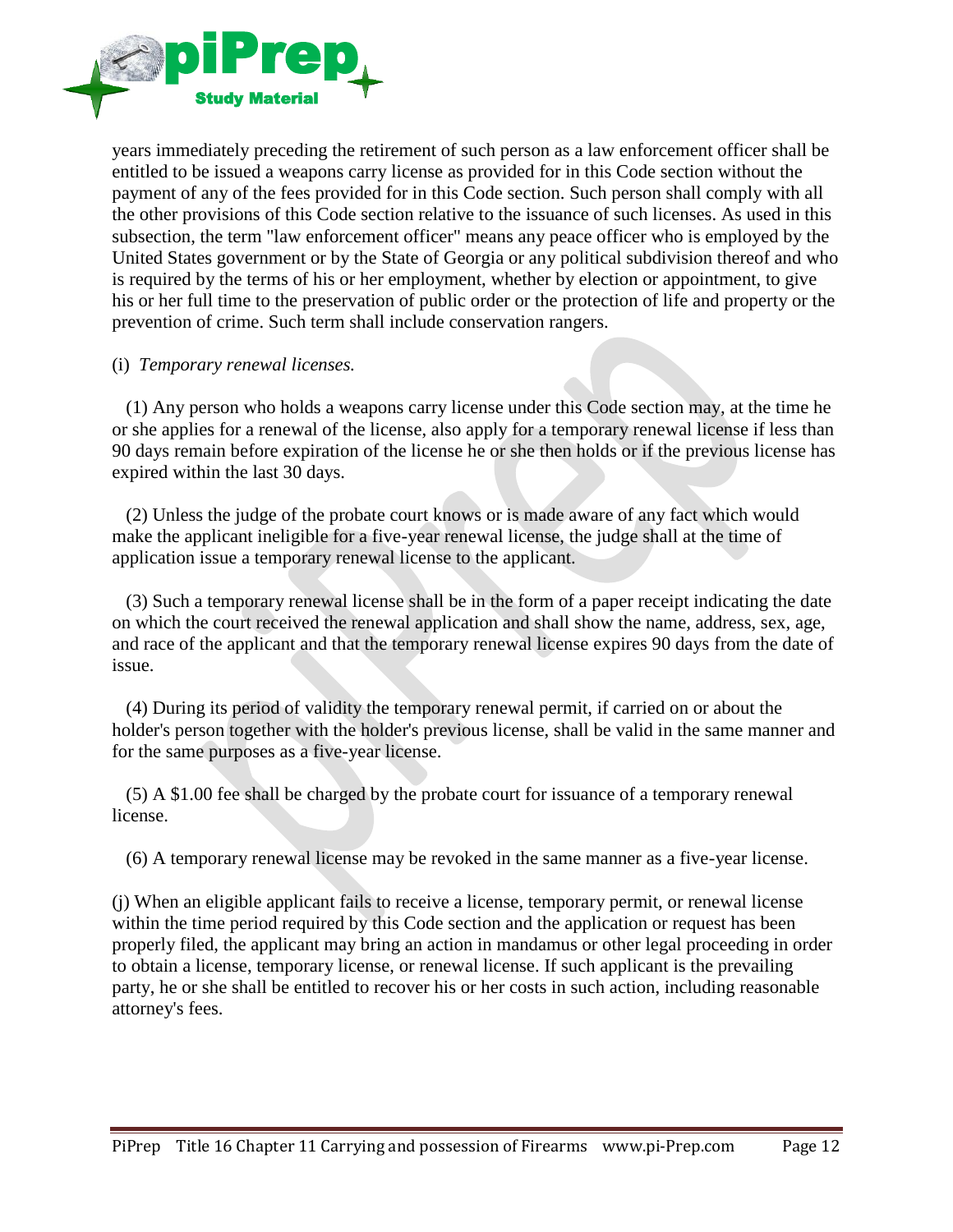

#### <span id="page-12-0"></span>**O.C.G.A. § 16-11-130 Exemptions from Code Sections 16-11-126 through 16-11-127.2**

(a) Code Sections 16-11-126 through 16-11-127.2 shall not apply to or affect any of the following persons if such persons are employed in the offices listed below or when authorized by federal or state law, regulations, or order:

 (1) Peace officers, as such term is defined in paragraph (11) of Code Section 16-1-3, and retired peace officers so long as they remain certified whether employed by the state or a political subdivision of the state or another state or a political subdivision of another state but only if such other state provides a similar privilege for the peace officers of this state;

 (2) Wardens, superintendents, and keepers of correctional institutions, jails, or other institutions for the detention of persons accused or convicted of an offense;

(3) Persons in the military service of the state or of the United States;

 (4) Persons employed in fulfilling defense contracts with the government of the United States or agencies thereof when possession of the weapon or long gun is necessary for manufacture, transport, installation, and testing under the requirements of such contract;

 (5) District attorneys, investigators employed by and assigned to a district attorney's office, assistant district attorneys, attorneys or investigators employed by the Prosecuting Attorneys' Council of the State of Georgia, and any retired district attorney, assistant district attorney, district attorney's investigator, or attorney or investigator retired from the Prosecuting Attorneys' Council of the State of Georgia, if such employee is retired in good standing and is receiving benefits under Title 47 or is retired in good standing and receiving benefits from a county or municipal retirement system;

 (6) State court solicitors-general; investigators employed by and assigned to a state court solicitor-general's office; assistant state court solicitors-general; the corresponding personnel of any city court expressly continued in existence as a city court pursuant to Article VI, Section X, Paragraph I, subparagraph (5) of the Constitution; and the corresponding personnel of any civil court expressly continued as a civil court pursuant to said provision of the Constitution;

 (7) Those employees of the State Board of Pardons and Paroles when specifically designated and authorized in writing by the members of the State Board of Pardons and Paroles to carry a weapon or long gun;

 (8) The Attorney General and those members of his or her staff whom he or she specifically authorizes in writing to carry a weapon or long gun;

 (9) Chief probation officers, probation officers, intensive probation officers, and surveillance officers employed by and under the authority of the Department of Corrections pursuant to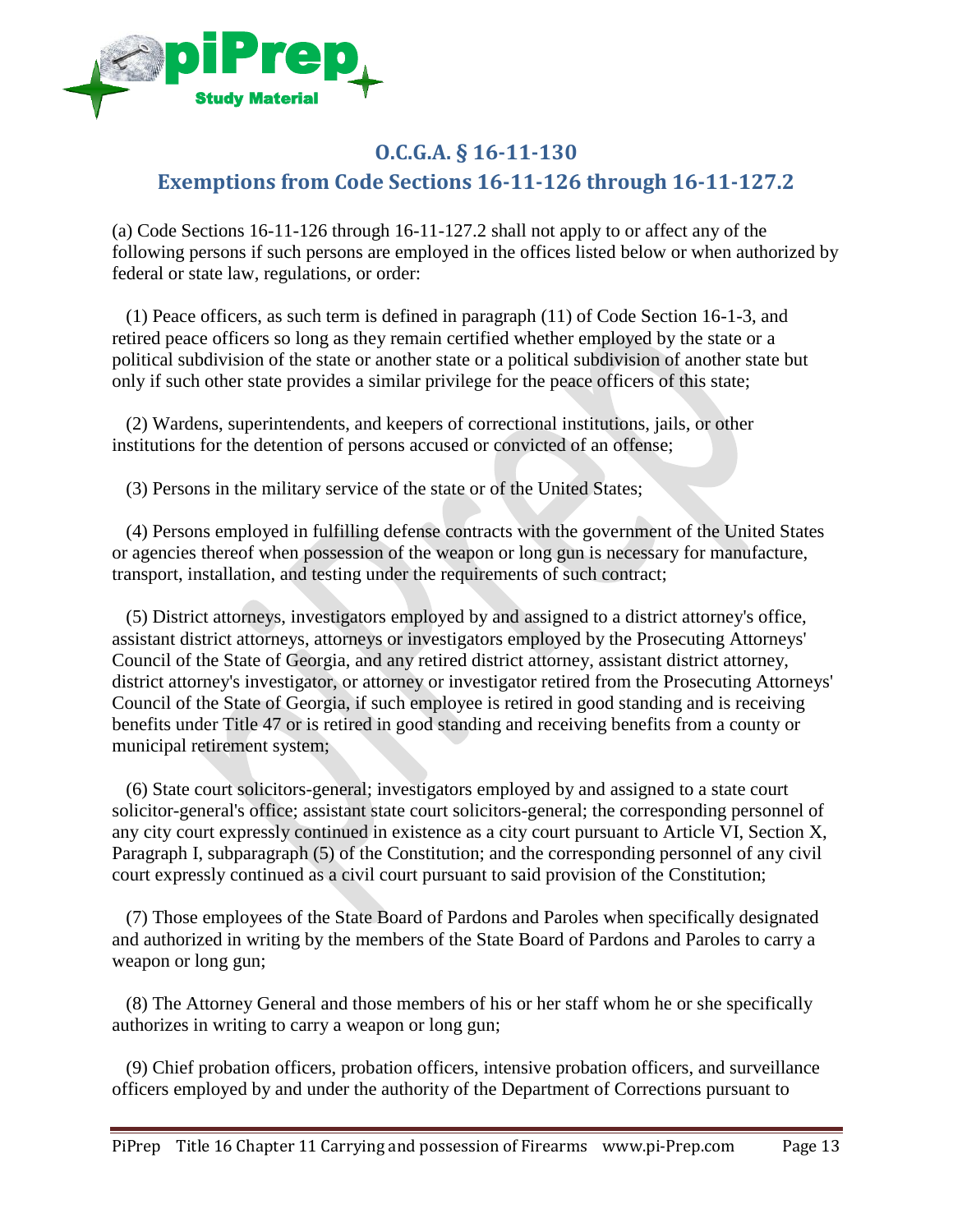

Article 2 of Chapter 8 of Title 42, known as the "State-wide Probation Act," when specifically designated and authorized in writing by the director of Division of Probation;

(10) Public safety directors of municipal corporations;

 (11) Explosive ordnance disposal technicians, as such term is defined by Code Section 16-7- 80, and persons certified as provided in Code Section 35-8-13 to handle animals trained to detect explosives, while in the performance of their duties;

 (12) State and federal trial and appellate judges, full-time and permanent part-time judges of municipal and city courts, and former state trial and appellate judges retired from their respective offices under state retirement;

(13) United States Attorneys and Assistant United States Attorneys;

 (14) County medical examiners and coroners and their sworn officers employed by county government; and

(15) Clerks of the superior courts.

(b) Code Sections 16-11-126 through 16-11-127.2 shall not apply to or affect persons who at the time of their retirement from service with the Department of Corrections were chief probation officers, probation officers, intensive probation officers, or surveillance officers, when specifically designated and authorized in writing by the director of the Division of Probation.

(c) Code Sections 16-11-126 through 16-11-127.2 shall not apply to or affect any:

 (1) Sheriff, retired sheriff, deputy sheriff, or retired deputy sheriff if such retired sheriff or deputy sheriff is eligible to receive or is receiving benefits under the Peace Officers' Annuity and Benefit Fund provided under Chapter 17 of Title 47, the Sheriffs' Retirement Fund of Georgia provided under Chapter 16 of Title 47, or any other public retirement system established under the laws of this state for service as a law enforcement officer;

 (2) Member of the Georgia State Patrol or agent of the Georgia Bureau of Investigation or retired member of the Georgia State Patrol or agent of the Georgia Bureau of Investigation if such retired member or agent is receiving benefits under the Employees' Retirement System;

 (3) Full-time law enforcement chief executive engaging in the management of a county, municipal, state, state authority, or federal law enforcement agency in the State of Georgia, including any college or university law enforcement chief executive that is registered or certified by the Georgia Peace Officer Standards and Training Council; or retired law enforcement chief executive that formerly managed a county, municipal, state, state authority, or federal law enforcement agency in the State of Georgia, including any college or university law enforcement chief executive that was registered or certified at the time of his or her retirement by the Georgia Peace Officer Standards and Training Council, if such retired law enforcement chief executive is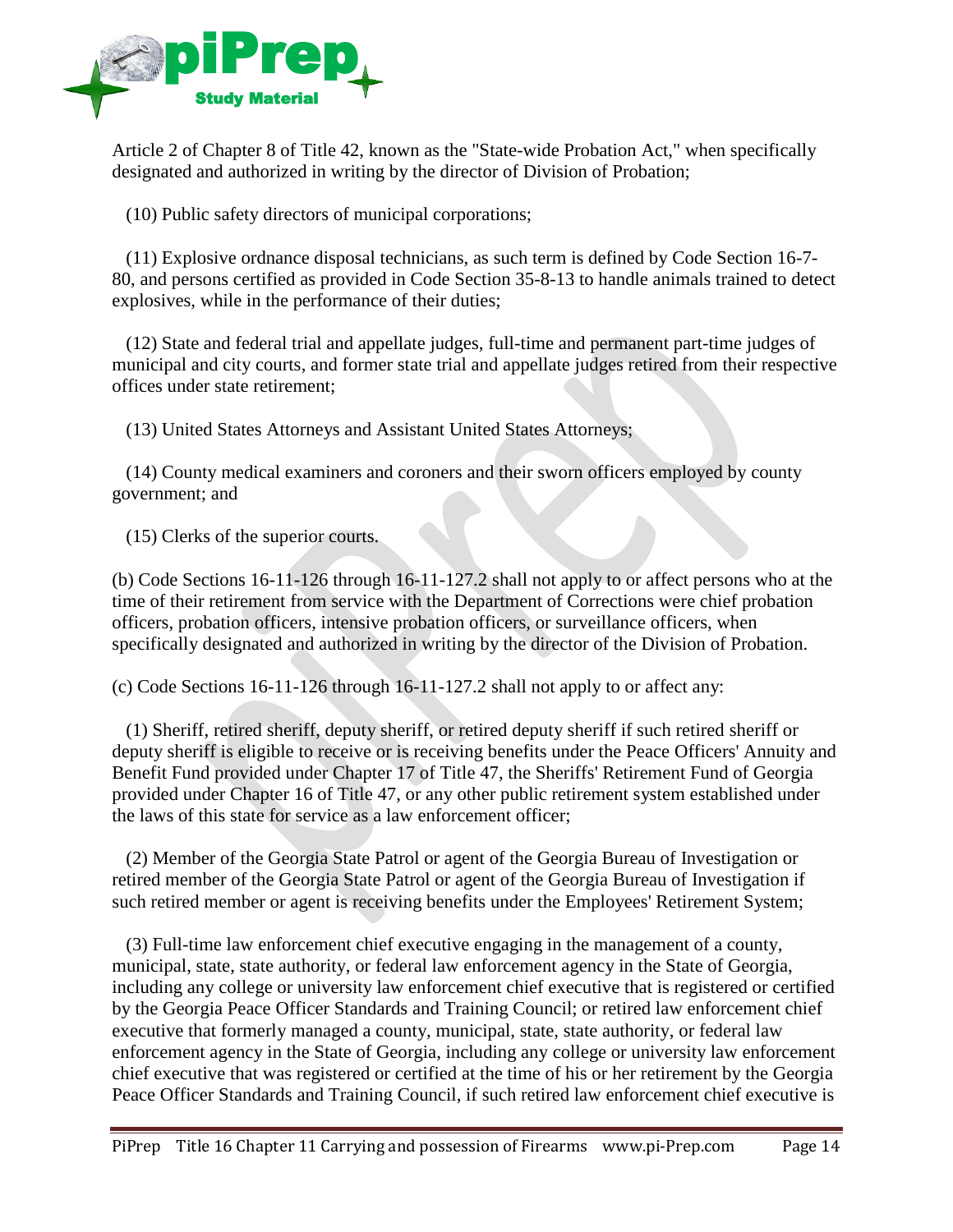

receiving benefits under the Peace Officers' Annuity and Benefit Fund provided under Chapter 17 of Title 47 or is retired in good standing and receiving benefits from a county, municipal, State of Georgia, state authority, or federal retirement system; or

 (4) Police officer of any county, municipal, state, state authority, or federal law enforcement agency in the State of Georgia, including any college or university police officer that is registered or certified by the Georgia Peace Officer Standards and Training Council, or retired police officer of any county, municipal, state, state authority, or federal law enforcement agency in the State of Georgia, including any college or university police officer that was registered or certified at the time of his or her retirement by the Georgia Peace Officer Standards and Training Council, if such retired employee is receiving benefits under the Peace Officers' Annuity and Benefit Fund provided under Chapter 17 of Title 47 or is retired in good standing and receiving benefits from a county, municipal, State of Georgia, state authority, or federal retirement system.

In addition, any such sheriff, retired sheriff, deputy sheriff, retired deputy sheriff, active or retired law enforcement chief executive, or other law enforcement officer referred to in this subsection shall be authorized to carry a handgun on or off duty anywhere within the state and the provisions of Code Sections 16-11-126 through 16-11-127.2 shall not apply to the carrying of such firearms.

(d) A prosecution based upon a violation of Code Section 16-11-126 or 16-11-127 need not negative any exemptions.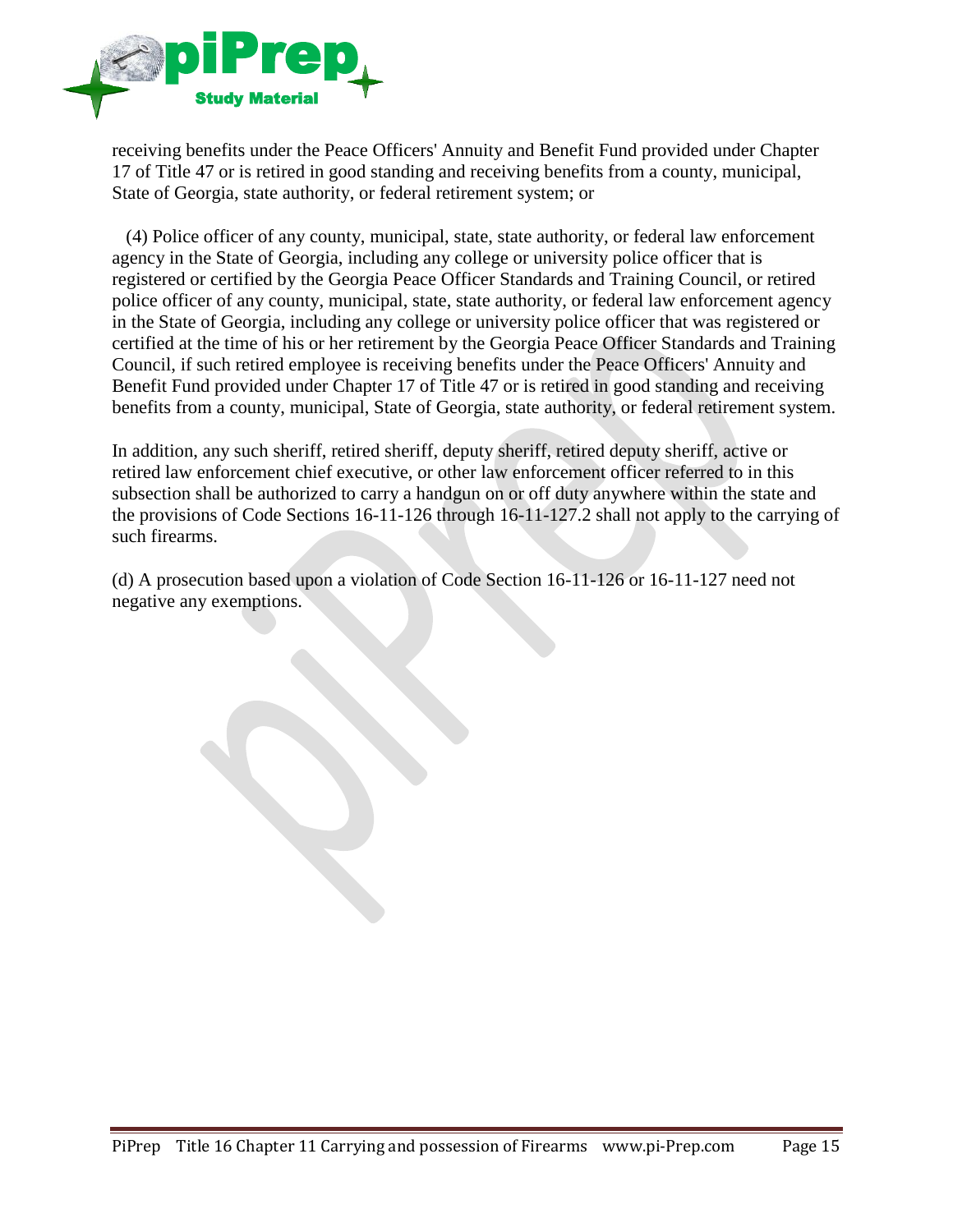

# <span id="page-15-0"></span>**O.C.G.A. § 16-11-131 Possession of firearms by convicted felons and first offender probationers**

(a) As used in this Code section, the term:

 (1) "Felony" means any offense punishable by imprisonment for a term of one year or more and includes conviction by a court-martial under the Uniform Code of Military Justice for an offense which would constitute a felony under the laws of the United States.

 (2) "Firearm" includes any handgun, rifle, shotgun, or other weapon which will or can be converted to expel a projectile by the action of an explosive or electrical charge.

(b) Any person who is on probation as a felony first offender pursuant to Article 3 of Chapter 8 of Title 42 or who has been convicted of a felony by a court of this state or any other state; by a court of the United States including its territories, possessions, and dominions; or by a court of any foreign nation and who receives, possesses, or transports any firearm commits a felony and, upon conviction thereof, shall be imprisoned for not less than one nor more than five years; provided, however, that if the felony as to which the person is on probation or has been previously convicted is a forcible felony, then upon conviction of receiving, possessing, or transporting a firearm, such person shall be imprisoned for a period of five years.

(b.1) Any person who is prohibited by this Code section from possessing a firearm because of conviction of a forcible felony or because of being on probation as a first offender for a forcible felony pursuant to this Code section and who attempts to purchase or obtain transfer of a firearm shall be guilty of a felony and shall be punished by imprisonment for not less than one nor more than five years.

(c) This Code section shall not apply to any person who has been pardoned for the felony by the President of the United States, the State Board of Pardons and Paroles, or the person or agency empowered to grant pardons under the constitutions or laws of the several states or of a foreign nation and, by the terms of the pardon, has expressly been authorized to receive, possess, or transport a firearm.

(d) A person who has been convicted of a felony, but who has been granted relief from the disabilities imposed by the laws of the United States with respect to the acquisition, receipt, transfer, shipment, or possession of firearms by the secretary of the United States Department of the Treasury pursuant to 18 U.S.C. Section 925, shall, upon presenting to the Board of Public Safety proof that the relief has been granted and it being established from proof submitted by the applicant to the satisfaction of the Board of Public Safety that the circumstances regarding the conviction and the applicant's record and reputation are such that the acquisition, receipt, transfer, shipment, or possession of firearms by the person would not present a threat to the safety of the citizens of Georgia and that the granting of the relief sought would not be contrary to the public interest, be granted relief from the disabilities imposed by this Code section. A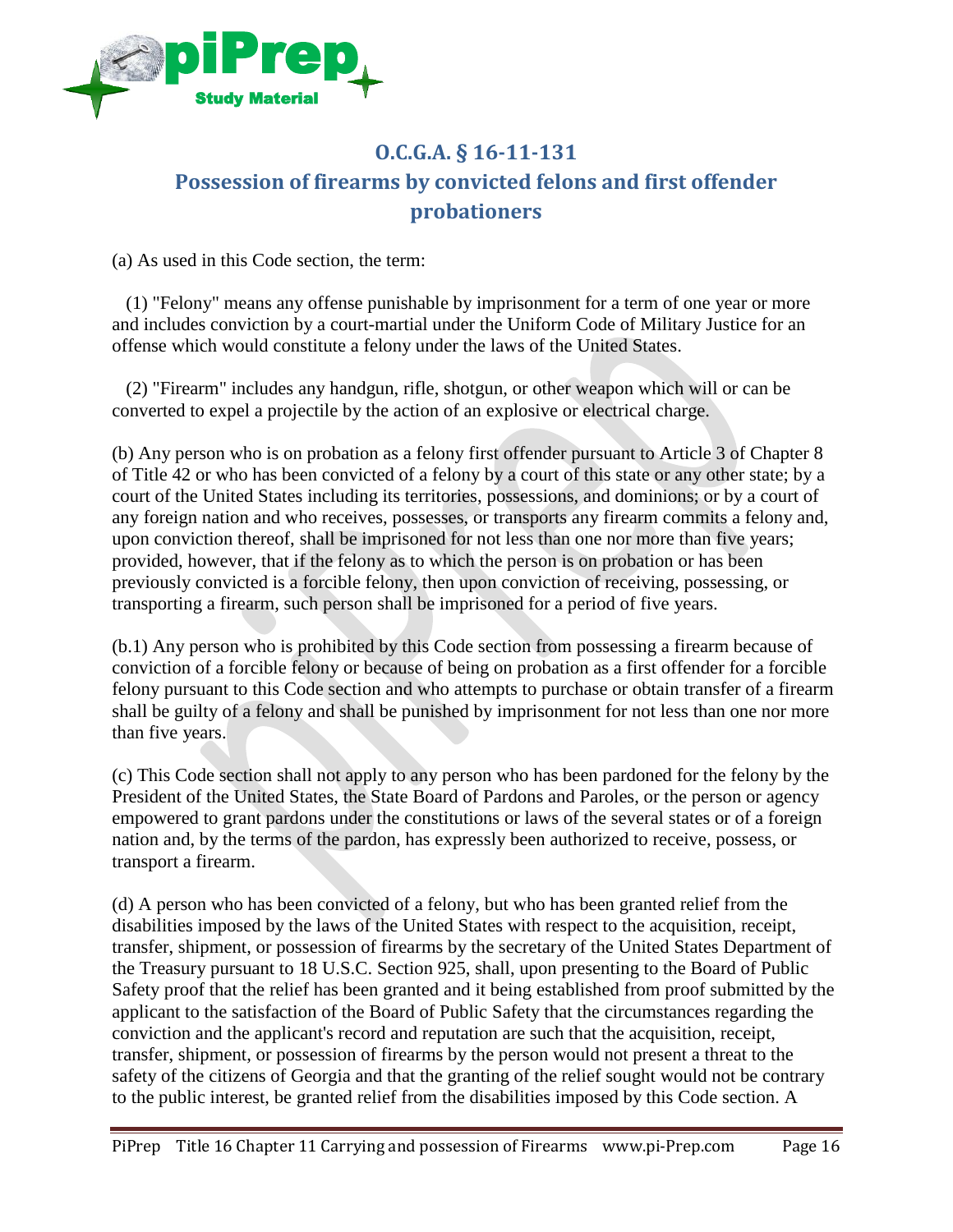

person who has been convicted under federal or state law of a felony pertaining to antitrust violations, unfair trade practices, or restraint of trade shall, upon presenting to the Board of Public Safety proof, and it being established from said proof, submitted by the applicant to the satisfaction of the Board of Public Safety that the circumstances regarding the conviction and the applicant's record and reputation are such that the acquisition, receipt, transfer, shipment, or possession of firearms by the person would not present a threat to the safety of the citizens of Georgia and that the granting of the relief sought would not be contrary to the public interest, be granted relief from the disabilities imposed by this Code section. A record that the relief has been granted by the board shall be entered upon the criminal history of the person maintained by the Georgia Crime Information Center and the board shall maintain a list of the names of such persons which shall be open for public inspection.

(e) As used in this Code section, the term "forcible felony" means any felony which involves the use or threat of physical force or violence against any person and further includes, without limitation, murder; felony murder; burglary; robbery; armed robbery; kidnapping; hijacking of an aircraft or motor vehicle; aggravated stalking; rape; aggravated child molestation; aggravated sexual battery; arson in the first degree; the manufacturing, transporting, distribution, or possession of explosives with intent to kill, injure, or intimidate individuals or destroy a public building; terroristic threats; or acts of treason or insurrection.

(f) Any person placed on probation as a first offender pursuant to Article 3 of Chapter 8 of Title 42 and subsequently discharged without court adjudication of guilt pursuant to Code Section 42- 8-62 shall, upon such discharge, be relieved from the disabilities imposed by this Code section.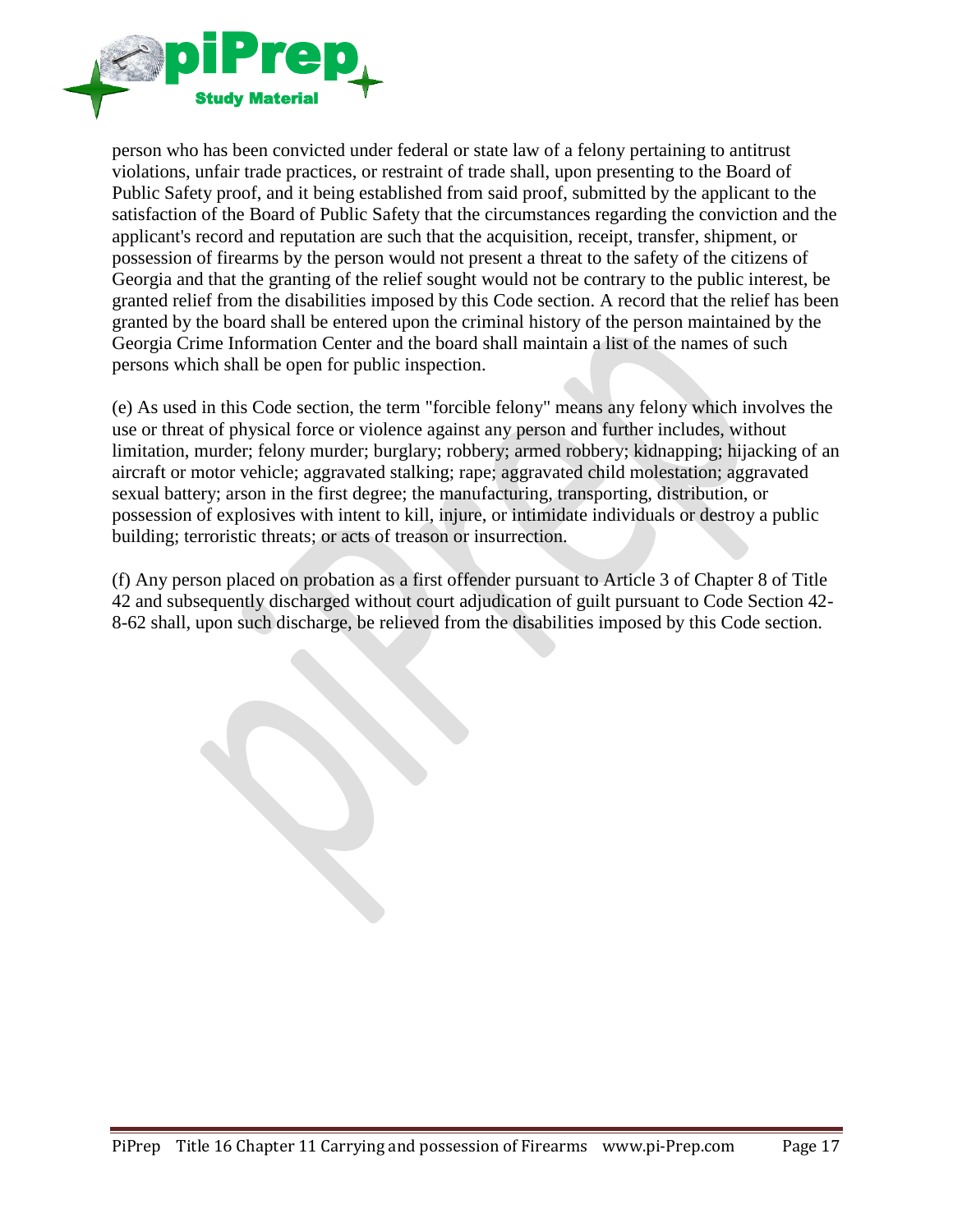

## <span id="page-17-0"></span>**O.C.G.A. § 16-11-132 Possession of handgun by person under the age of 18 years**

(a) For the purposes of this Code section, a handgun is considered loaded if there is a cartridge in the chamber or cylinder of the handgun.

(b) Notwithstanding any other provisions of this part and except as otherwise provided in this Code section, it shall be unlawful for any person under the age of 18 years to possess or have under such person's control a handgun. A person convicted of a first violation of this subsection shall be guilty of a misdemeanor and shall be punished by a fine not to exceed \$1,000.00 or by imprisonment for not more than 12 months, or both. A person convicted of a second or subsequent violation of this subsection shall be guilty of a felony and shall be punished by a fine of \$5,000.00 or by imprisonment for a period of three years, or both.

(c) Except as otherwise provided in subsection (d) of this Code section, the provisions of subsection (b) of this Code section shall not apply to:

(1) Any person under the age of 18 years who is:

(A) Attending a hunter education course or a firearms safety course;

 (B) Engaging in practice in the use of a firearm or target shooting at an established range authorized by the governing body of the jurisdiction where such range is located;

 (C) Engaging in an organized competition involving the use of a firearm or participating in or practicing for a performance by an organized group under 26 U.S.C. Section 501(c)(3) which uses firearms as a part of such performance;

 (D) Hunting or fishing pursuant to a valid license if such person has in his or her possession such a valid hunting or fishing license if required; is engaged in legal hunting or fishing; has permission of the owner of the land on which the activities are being conducted; and the handgun, whenever loaded, is carried only in an open and fully exposed manner; or

 (E) Traveling to or from any activity described in subparagraphs (A) through (D) of this paragraph if the handgun in such person's possession is not loaded;

 (2) Any person under the age of 18 years who is on real property under the control of such person's parent, legal guardian, or grandparent and who has the permission of such person's parent or legal guardian to possess a handgun; or

 (3) Any person under the age of 18 years who is at such person's residence and who, with the permission of such person's parent or legal guardian, possesses a handgun for the purpose of exercising the rights authorized in Code Section 16-3-21 or 16-3-23.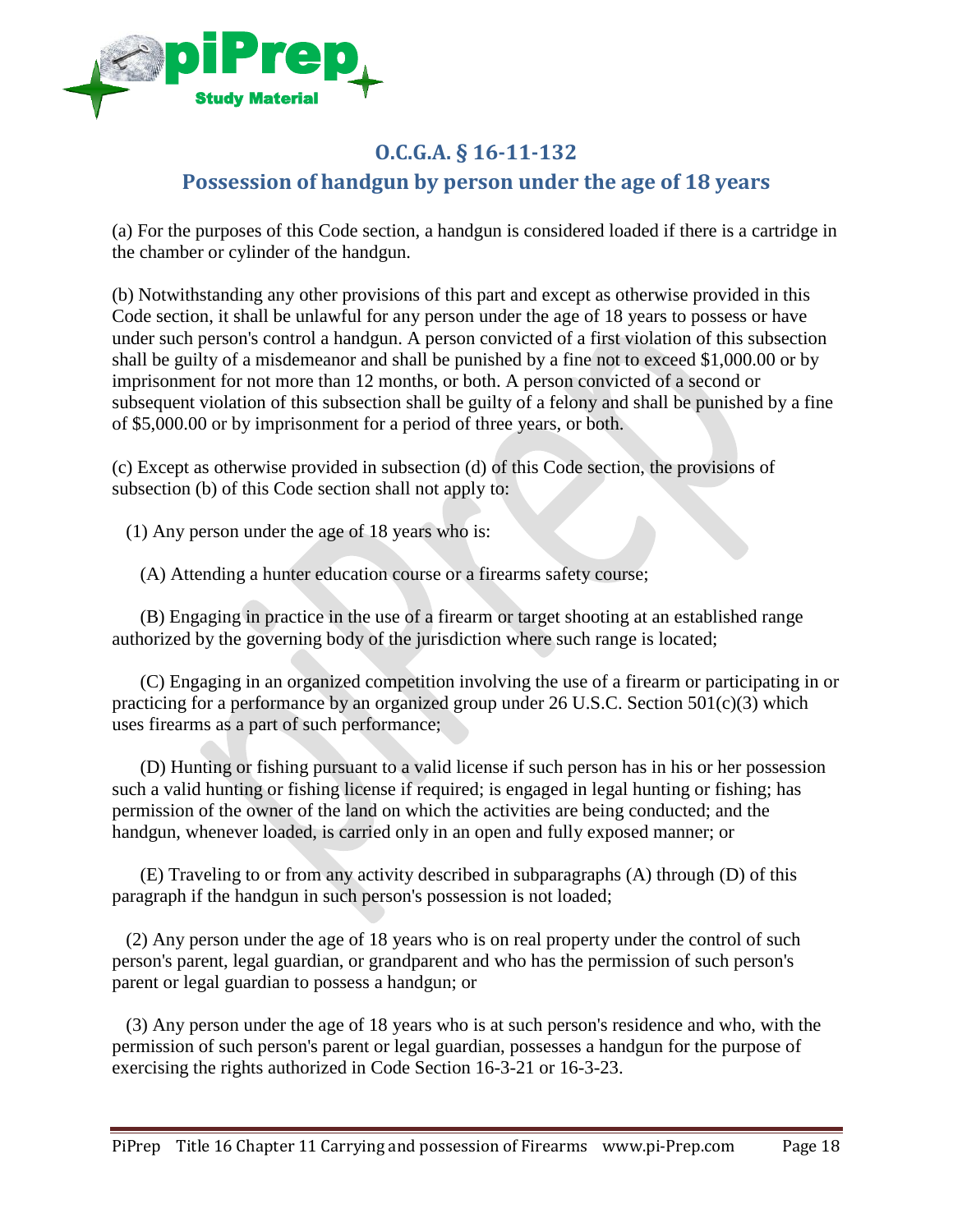

(d) Subsection (c) of this Code section shall not apply to any person under the age of 18 years who has been convicted of a forcible felony or forcible misdemeanor, as defined in Code Section 16-1-3, or who has been adjudicated delinquent under the provisions of Article 1 of Chapter 11 of Title 15 for an offense which would constitute a forcible felony or forcible misdemeanor, as defined in Code Section 16-1-3, if such person were an adult.